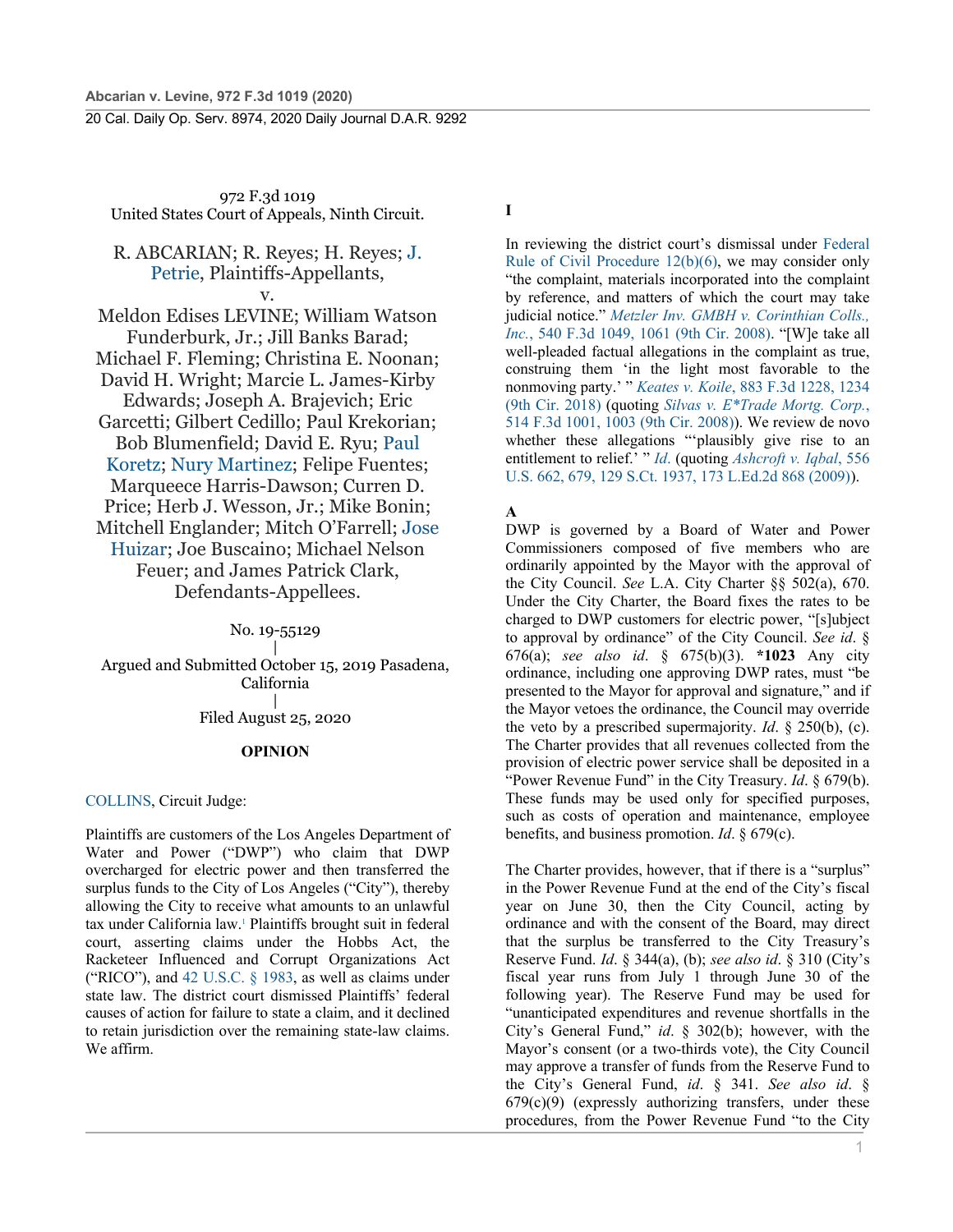### **Abcarian v. Levine, 972 F.3d 1019 (2020)**

# 20 Cal. Daily Op. Serv. 8974, 2020 Daily Journal D.A.R. 9292

General Fund"). For purposes of a potential transfer, a "surplus" is defined as "the amount remaining in the ... Power Revenue Fund, less outstanding demands and liabilities payable out of the fund ... as shown by audited financial statements." *Id*. § 344(b)(1). However, if the Board concludes that such a transfer would have "a material negative impact on [DWP's] financial condition in the year in which the transfer is to be made," then the Board can approve or disapprove the proposed transfer in whole or in part. *Id*. § 344(b)(2), (3).

At the time that the district court ruled in this case, the applicable rates for DWP electric power services were set by a combination of two City ordinances, one of which had been adopted in 2008, and the other in 2016. The 2016 ordinance, in turn, completely superseded a prior 2012 ordinance. All three ordinances were adopted by the City Council, and approved by the Mayor, after a series of at least three public meetings—one before the Council's Energy and Environment Committee to consider the rates, another before the full Council to consider the rates, and a final Council meeting to formally approve the ordinance setting the rates.<sup>2</sup>

Since at least 2010, the rates that DWP has charged its utility customers for electric power have exceed DWP's costs for providing that service, thereby yielding a surplus at the end of the fiscal year. Accordingly, each year over the same time period, the City Council, with the approval of the Board, has approved a transfer of surplus moneys from the Power Revenue Fund to the City's General Fund. The amounts transferred from the Power Revenue Fund have ranged from \$254 million to \$300 million.

# **B**

Plaintiffs R. Abcarian, R. Reyes, H. Reyes, and J. Petrie<sup>3</sup> are individuals who **\*1024** have public utility accounts with DWP for the provision of electric power. According to Plaintiffs, DWP's ability to make annual transfers from the Power Revenue Fund to the City's General Fund indicates that the electric power rates charged by DWP have consistently exceeded its reasonable costs of providing those services. Plaintiffs allege that, as a result, the above-cost utility rates constituted a "tax" within the meaning of Article XIII C of the California Constitution and are therefore subject to the voter-approval requirements established in that article. In defining what counts as a "tax" that must be approved by voters, Article XIII C broadly covers "any levy, charge, or exaction of any kind imposed by a local government," except for, *inter alia*, a "charge imposed for a specific government service or product provided directly to the payor that is not provided to those not charged, *and which does not exceed the reasonable costs to the local government of*  *providing the service* or product." *See* Cal. Const. art. XIII C,  $\S$  1(e)(2) (emphasis added). It is undisputed that the City has not submitted the relevant electric power rates to the electorate for its approval.

On September 21, 2016, Plaintiffs filed a putative class action complaint against various City and DWP officials, alleging that DWP "illegally overcharges its customers" for electric service and that the defendants were liable to ratepayers on a variety of federal and state-law grounds. Plaintiffs sought a preliminary injunction shortly thereafter, and Defendants opposed that motion and moved to dismiss or stay the action. Defendants' motion argued, among other grounds, that the case should be stayed or dismissed under *Colorado River Conservation District v. United States*, 424 U.S. 800, 96 S.Ct. 1236, 47 L.Ed.2d 483 (1976), in light of a parallel state court class action challenging the legality of the City's electric rates under Article XIII C, *see Eck v. City of Los Angeles*, No. BC577028 (L.A. Super. Ct.). On November 28, 2016, the district court stayed this case pending resolution of *Eck*, concluding that Plaintiffs' action "is essentially a dressed-up version of the *Eck* complaints." In light of the stay, the district court denied Plaintiffs' request for a preliminary injunction. Shortly thereafter, the district court denied Plaintiffs' separate motion to enjoin the *Eck* action. Plaintiff appealed these orders, and we affirmed. *See Abcarian v. Levine*, 693 F. App'x 487 (9th Cir. 2017). Our memorandum affirming the district court's orders expressed no view of the underlying merits of Plaintiffs' claims.

After the state court subsequently granted preliminary approval for a class action settlement in the *Eck* litigation, Plaintiffs successfully moved to lift the stay of this action. Plaintiffs thereafter filed the operative First Amended Complaint ("FAC") against the following 27 City officers and employees ("Defendants"): the five members of the DWP Board; three "operating head[s] of DWP"; DWP's inhouse legal counsel; the fifteen members of the City Council; the Mayor; and the City Attorney and his chief deputy. The FAC asserts nine claims, three of which expressly arise under federal law.4

First, Plaintiffs allege that Defendants are personally liable under 42 U.S.C. § 1983 in their individual capacities, on the theory that the City's unlawful overcharges deprived Plaintiffs of property **\*1025** without due process of law. Second, Plaintiffs allege that Defendants are liable for these same due process violations under 42 U.S.C. § 1983 in their *official* capacities "pursuant to the principles set forth in *Monell v. Dep't of Social Services*," 436 U.S. 658, 98 S.Ct. 2018, 56 L.Ed.2d 611 (1978). Third, Plaintiffs assert a claim under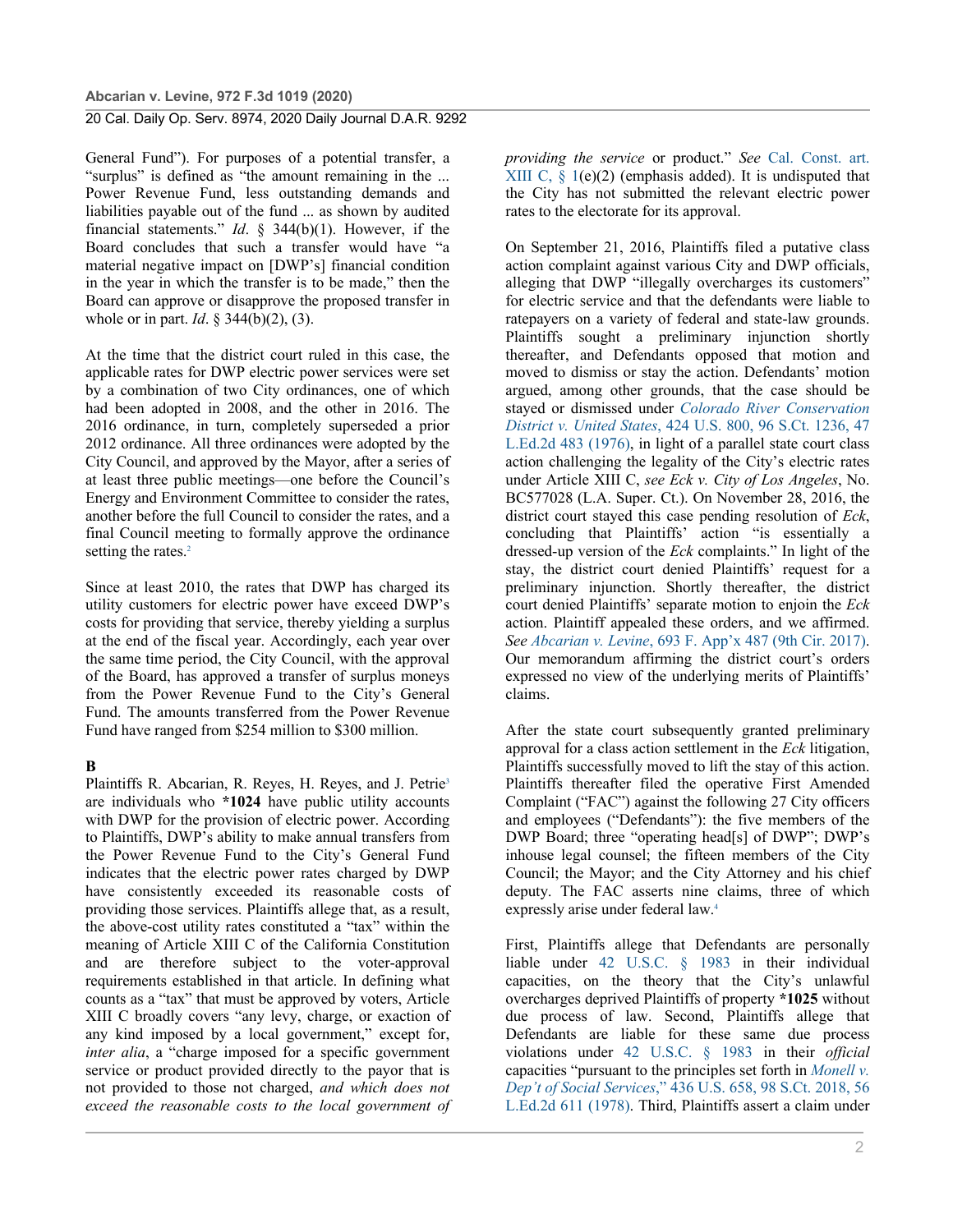the civil action provision of RICO, 18 U.S.C. § 1964. Specifically, Plaintiffs allege that, by overcharging for electric power services and threatening to terminate service for customers who did not pay, Defendants committed multiple "civil RICO predicates, including at least fraud, wire fraud, mail fraud, extortion, and obstruction of justice."

The FAC alleged six additional claims, five of which (fraud, conspiracy, conversion, breach of contract, and interference with economic relations) rested solely on state law. The last claim, for "extortion," was expressly "charged both as a tort, *as a violation of the Hobbs Act*, [18 U.S.C. § 1951,] and as a RICO predicate" (emphasis added). The district court and the parties construed this claim as alleging not only a state-law tort claim and a RICO predicate but also a direct federal cause of action for a violation of the Hobbs Act.

The district court dismissed the four federal claims with prejudice and the state law claims without prejudice. Plaintiffs timely appealed.

### **II**

We first address Plaintiffs' assertion of a direct cause of action under the Hobbs Act, 18 U.S.C. § 1951. That statute imposes criminal punishment on:

Whoever in any way or degree obstructs, delays, or affects commerce or the movement of any article or commodity in commerce, by robbery or extortion or attempts or conspires so to do, or commits or threatens physical violence to any person or property in furtherance of a plan or purpose to do anything in violation of this section ....

18 U.S.C. § 1951(a). Plaintiffs contend that this criminal statute creates a private civil right of action in favor of those persons from whom property is taken by extortion, and they allege that by threatening to turn off Plaintiffs' utility services unless they paid DWP's unlawful utility rates, Defendants have obtained money from Plaintiffs by "extortion." The district court properly dismissed this claim.

Prior to its decision in *Alexander v. Sandoval*, 532 U.S. 275, 121 S.Ct. 1511, 149 L.Ed.2d 517 (2001), the Supreme Court "followed a different approach to recognizing implied causes of action than it follows now." *Ziglar v. Abbasi*, ––– U.S. ––––, 137 S. Ct. 1843, 1855, 198 L.Ed.2d 290 (2017). Under this " '*ancien regime*,' the Court assumed it to be a proper judicial function to 'provide such remedies as are necessary to make effective' a statute's purpose," and the Court routinely implied causes of action "not explicit in the statutory text itself." *Id*. (citations omitted). But the Court has now

clarified that, "when deciding whether to recognize an implied cause of action, the 'determinative' question is one of statutory intent." *Id*. at 1855–56 (quoting *Sandoval*, 532 U.S. at 286, 121 S.Ct. 1511). That is, a cause of action may now be recognized under a statute only where the language Congress used "displays an intent to create not just a private right but also a private remedy." *Sandoval*, 532 U.S. at 286, 121 S.Ct. 1511. This "interpretive inquiry begins with the text and structure of the statute and ends once it has become clear that Congress did not provide a cause of action." *Id*. at 288 n.7, 121 S.Ct. 1511 (citation omitted); *see also Northstar Fin. Advisors, Inc. v. Schwab Invs.*, 615 F.3d 1106, 1115 (9th Cir. 2010). Thus, if the statutory language "*itself* does not 'display an intent' to create 'a private **\*1026** remedy,' then 'a cause of action does not exist and courts may not create one, no matter how desirable that might be as a policy matter, or how compatible with the statute.' " *Ziglar*, 137 S. Ct. at 1856 (quoting *Sandoval*, 532 U.S. at 286–87, 121 S.Ct. 1511) (alteration marks omitted) (emphasis added).

Here, the text of the Hobbs Act merely defines a criminal offense and the prescribed punishment for that offense, and it contains no " 'rights-creating' language" manifesting an intent to create an accompanying civil private right of action for victims of extortion (or anyone else, for that matter). *Sandoval*, 532 U.S. at 288, 121 S.Ct. 1511 (citing *Cannon v. University of Chicago*, 441 U.S. 677, 690 n.13, 99 S.Ct. 1946, 60 L.Ed.2d 560 (1979)). Indeed, even prior to *Sandoval*, the Supreme Court noted that it "has rarely implied a private right of action under a criminal statute, and where it has done so 'there was at least a statutory basis for inferring that a civil cause of action of *some* sort lay in favor of *someone*.' " *Chrysler Corp. v. Brown*, 441 U.S. 281, 316, 99 S.Ct. 1705, 60 L.Ed.2d 208 (1979) (quoting *Cort v. Ash*, 422 U.S. 66, 79, 95 S.Ct. 2080, 45 L.Ed.2d 26 (1975)) (emphasis added).

Plaintiffs nonetheless argue that, as alleged victims of Hobbs Act extortion, they are "members of the class for whose especial benefit the statute was enacted," and a cause of action in their favor should therefore be implied. But the fact that a federal criminal statute protects victims of the offense defined by that statute does not, without more, make such victims the sort of " '*especial*' beneficiary" who may assert an implied private civil cause of action. *Logan v. U.S. Bank N.A.*, 722 F.3d 1163, 1171 (9th Cir. 2013) (quoting *California v. Sierra Club*, 451 U.S. 287, 294, 101 S.Ct. 1775, 68 L.Ed.2d 101 (1981)). As we explained in *Logan*, if being a victim of the offense described in a criminal statute were sufficient to assert an implied cause of action, then "the victim of *any* crime would be an especial beneficiary of the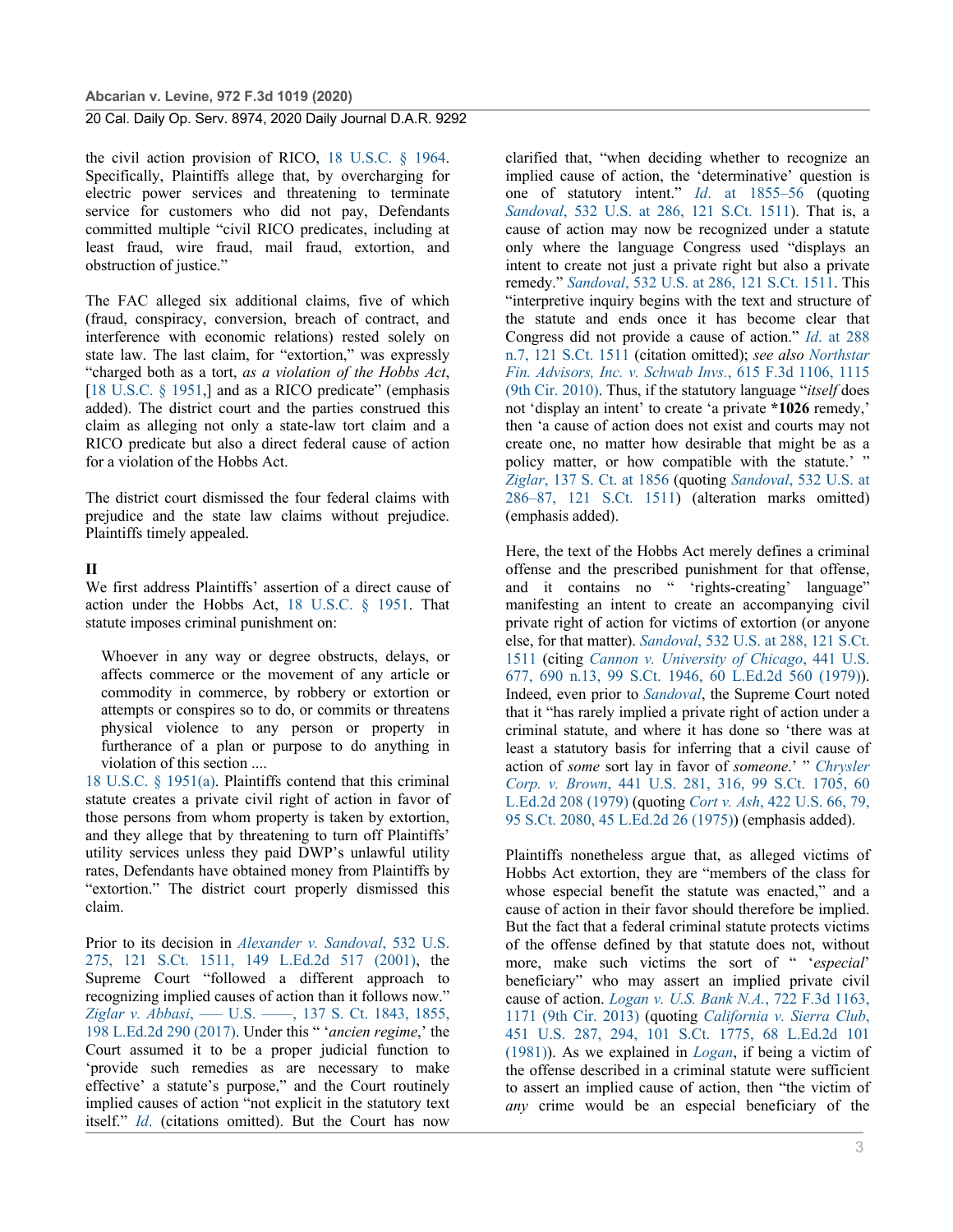criminal statute's proscription" who could then assert a civil claim. *Id*. (emphasis added). The Supreme Court has emphatically rejected that sweeping view, which "would work a significant shift in settled interpretive principles regarding implied causes of action." *Central Bank of Denver, N.A. v. First Interstate Bank of Denver, N.A.*, 511 U.S. 164, 191, 114 S.Ct. 1439, 128 L.Ed.2d 119 (1994); *see also id*. at 190–91, 114 S.Ct. 1439 ("There would be no logical stopping point to this line of reasoning: Every criminal statute passed for the benefit of some particular class of persons would carry with it a concomitant civil damages cause of action.").

Plaintiffs also contend that Congress's intent to allow civil actions under the Hobbs Act is confirmed by the fact that Congress expressly included violations of the Hobbs Act within the definition of "racketeering activity" for purposes of a civil RICO claim. 18 U.S.C. § 1961(1). On the contrary, this fact *negates* any intention to create a civil cause of action directly under the Hobbs Act. The inclusion of Hobbs Act violations as predicates for a civil RICO Act claim confirms that "when Congress wished to provide a private damages remedy, it knew how to do so and did so expressly." *Touche Ross & Co. v. Redington*, 442 U.S. 560, 572, 99 S.Ct. 2479, 61 L.Ed.2d 82 (1979). Congress's failure to include any comparable language in the Hobbs Act itself "indicates a deliberate congressional choice with which the courts should not interfere." *Central Bank*, 511 U.S. at 184, 114 S.Ct. 1439.

We thus agree with our sister circuits that the Hobbs Act does not support a private civil right of action, *see Eliahu v. Jewish Agency for Israel*, 919 F.3d 709, 713 (2d Cir. 2019); **\*1027** *Wisdom v. First Midwest Bank, of Poplar Bluff*, 167 F.3d 402, 408–09 (8th Cir. 1999), and we affirm the dismissal of Plaintiffs' Hobbs Act claim.5

#### **III**

We likewise affirm the dismissal of Plaintiffs' RICO claim, but we do so for reasons different from those given by the district court.

#### **A**

In dismissing the RICO claim, the district court relied primarily on Ninth Circuit precedent holding that municipal entities are not subject to liability under RICO. *See Pedrina v. Chun*, 97 F.3d 1296, 1300 (9th Cir. 1996); *Lancaster Cmty. Hosp. v. Antelope Valley Hosp. Dist.*, 940 F.2d 397, 404 (9th Cir. 1991). While the district court was correct in concluding that this rule would necessarily extend to a suit against municipal officers in their *official* capacities, *see Center for Bio-Ethical Reform, Inc. v. Los Angeles County Sheriff Dep't*, 533 F.3d 780, 799 (9th Cir. 2008) ("An official capacity suit against a municipal

officer is equivalent to a suit against the entity."), the rule has no application here, because Plaintiffs' RICO claims are asserted against Defendants in their *personal* capacities. The district court thought it was sufficient that the FAC relies upon actions that Defendants performed within the scope of their *official duties*, but that is wrong. In the context of § 1983 actions, for example, the Supreme Court has expressly rejected the view that a suit against state officials "in their personal capacity for actions they take in their official capacity" is equivalent to a suit against the state itself. *Hafer v. Melo*, 502 U.S. 21, 27, 112 S.Ct. 358, 116 L.Ed.2d 301 (1991). We see no reason why a similar distinction would not apply here.

Indeed, our rationale for concluding that civil RICO does not apply to municipal entities—that "government entities are incapable of forming a malicious intent," *see Lancaster Cmty. Hosp.*, 940 F.2d at 404—is obviously inapplicable to natural persons. In invoking this rationale with respect to RICO, *Lancaster Community Hospital* relied heavily on *City of Newport v. Fact Concerts, Inc.*, 453 U.S. 247, 101 S.Ct. 2748, 69 L.Ed.2d 616 (1981), which rejected punitive damages against municipalities under § 1983 based in part on contemporaneous " 'respectable authority' to the effect that municipal corporations 'cannot, as such, do a criminal act or a willful and malicious wrong and they cannot therefore be made liable for exemplary damages.' " *City of Newport*, 453 U.S. at 261, 101 S.Ct. 2748 (quoting *Hunt v. City of Boonville*, 65 Mo. 620, 624 (1877)). Importantly, however, *City of Newport* emphasized that this rationale did *not* apply to personal-capacity suits against municipal officials and that "juries and courts" are allowed "to assess punitive damages in appropriate circumstances against the offending official, based on his personal financial resources." *Id*. at 269, 101 S.Ct. 2748. The express distinction drawn by *City of Newport* further confirms that our rule *categorically* exempting municipalities from civil RICO liability does not extend to personal-capacity suits against municipal officials acting in their official capacities. The district court erred in concluding otherwise.

#### **B**

Although we thus agree with Plaintiffs that the district court's rationale **\*1028** was legally flawed, we nonetheless conclude that the RICO claim was properly dismissed. *See Steckman v. Hart Brewing, Inc.*, 143 F.3d 1293, 1295 (9th Cir. 1998) ("If support exists in the record, the dismissal may be affirmed on any proper ground, even if the district court did not reach the issue or relied on different grounds or reasoning."). In our view, Plaintiffs' RICO claim fails as a matter of law because it does not adequately allege a cognizable predicate act.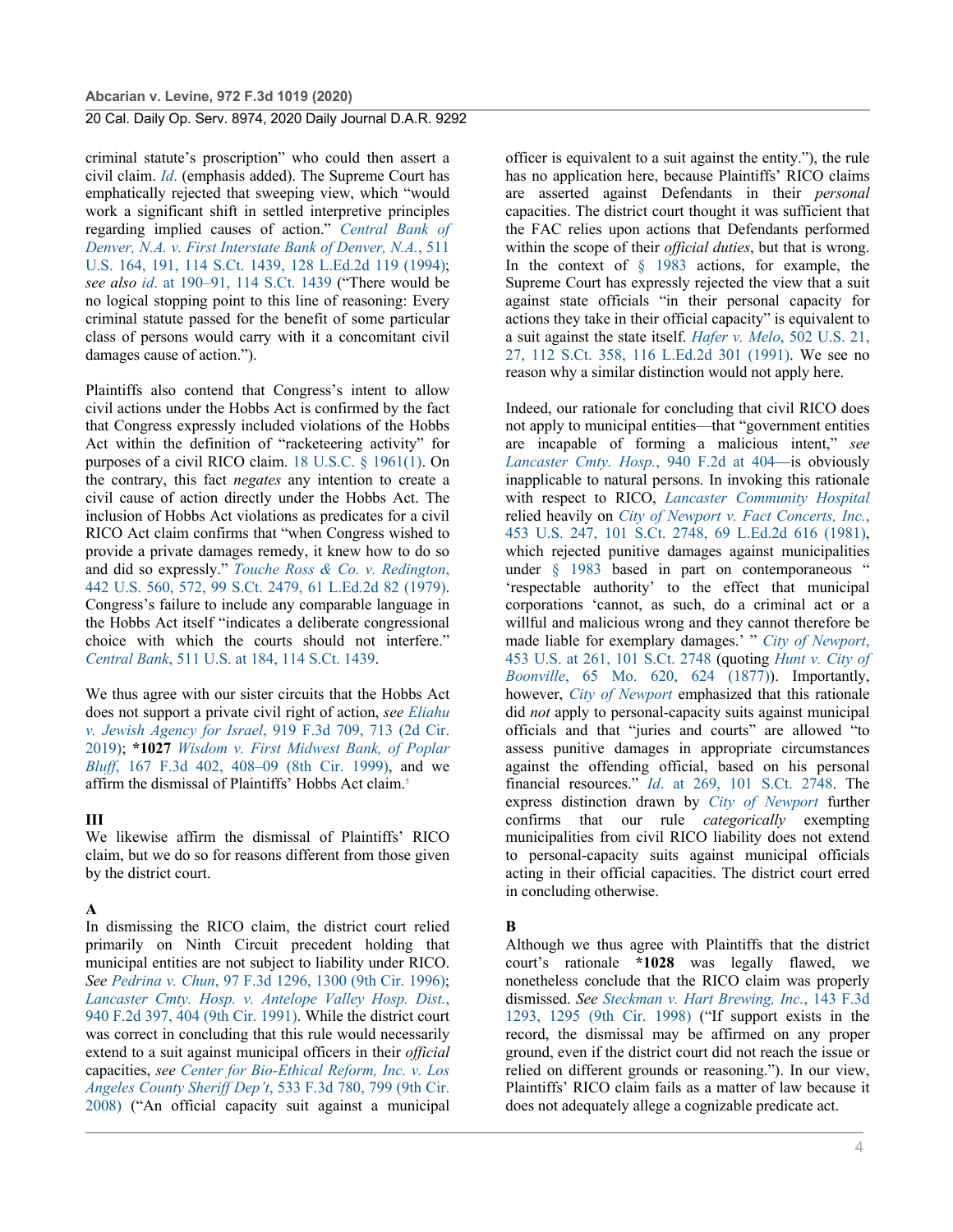To state a civil RICO claim under 18 U.S.C. § 1964(c), a plaintiff must allege "(1) conduct (2) of an enterprise (3) through a pattern (4) of racketeering activity (known as 'predicate acts') (5) causing injury to the plaintiff's 'business or property.' " *Grimmett v. Brown*, 75 F.3d 506, 510 (9th Cir. 1996) (citations omitted). Plaintiffs' FAC relies on four specific crimes that fall within the definition of "racketeering activity," namely, extortion under California law, *see* 18 U.S.C. § 1961(1)(A); extortion under the Hobbs Act, *id*. § 1961(1)(B) (citing 18 U.S.C. § 1951); mail fraud and wire fraud, *id*. (citing 18 U.S.C. §§ 1341, 1343); and obstruction of justice, *id*. (citing 18 U.S.C. § 1503). The latter two can be readily dismissed. Plaintiffs' allegations of mail and wire fraud rest on the theory that Defendants caused DWP to send electric bills that falsely implied that the charges were consistent with California law. But especially given the open and public process by which the electric rates were set and the later transfers were made, Plaintiffs cannot repackage the underlying legal dispute under Article XIII C of the California Constitution as mail fraud or wire fraud. *See Miller v. Yokohama Tire Corp.*, 358 F.3d 616, 620–22 (9th Cir. 2004). As for obstruction of justice, the FAC contains only a conclusory assertion devoid of factual enhancement, which is plainly inadequate. *Iqbal*, 556 U.S. at 678, 129 S.Ct. 1937.

Plaintiffs' remaining theory—that Defendants' collection of unlawfully high charges for DWP electric service amounted to extortion under the Hobbs Act or California law—fails as a matter of law under *Wilkie v. Robbins*, 551 U.S. 537, 127 S.Ct. 2588, 168 L.Ed.2d 389 (2007). In *Wilkie*, the Supreme Court held that the Hobbs Act incorporates "the common law conception of 'extortion,' " which drew a sharp "line between public and private beneficiaries" in defining what counts as "extortion." *Id*. at 563–64, 127 S.Ct. 2588. Because extortion at common law "focused on the harm of public corruption, by the sale of public favors for private gain," and "not on the harm caused by overzealous efforts to obtain property on behalf of the Government," *id*. at 564, 127 S.Ct. 2588, the Court rejected the plaintiff's effort in that case to assert extortion-based civil RICO claims against government officials who aggressively sought to obtain an easement for the government from the plaintiff, *id*. at 541, 567, 127 S.Ct. 2588. Plaintiffs' RICO claim here likewise rests on the theory that Defendants wrongfully sought to obtain money *for DWP and the City* from DWP customers, and it therefore fails as a matter of law under *Wilkie*.

Plaintiffs' three arguments for evading *Wilkie* all fail. First, Plaintiffs' theory that Defendants' ordinary municipal compensation supplies the necessary private gain would apply to *any* government official (who is likewise paid by the government for which he or she acts) and would simply obliterate *Wilkie*'s clear "line between public and private beneficiaries." 551 U.S. at 564, 127 S.Ct. 2588. Second, Plaintiffs argue that, because *Wilkie* involved federal officials and the federal government, its holding does not apply to extortion-based civil RICO claims against *state and local* officials. This ignores the Court's reasoning in *Wilkie*, which was **\*1029** based on the widely accepted common-law understanding of extortion by officials *generally*, and not merely by *federal* officials. *Id*. at 564–67, 127 S.Ct. 2588. Third, Plaintiffs are wrong in contending that *Wilkie* does not preclude their reliance on California-law extortion; on the contrary, *Wilkie* rejected a similar effort to invoke a Wyoming-law predicate in that case. *Id*. at 567, 127 S.Ct. 2588. As the Court explained, even if the conduct in question is a crime punishable by more than one year in prison under state law, it cannot serve as a RICO extortion predicate unless it satisfies the generic *federal* definition of extortion. *Id*. (citing *Scheidler v. National Org. for Women, Inc.*, 537 U.S. 393, 409–10, 123 S.Ct. 1057, 154 L.Ed.2d 991 (2003)). Here, as in *Wilkie*, "the conduct alleged does not fit the traditional definition of extortion, so [Plaintiffs'] RICO claim does not survive on a theory of state-law derivation." *Id*.

# **IV**

We also agree with the dismissal of Plaintiffs' § 1983 claims, but our reasoning again differs from the district court's. *See Steckman*, 143 F.3d at 1295. The district court held that these claims failed as a matter of law on their merits, but we do not reach that issue because we conclude that, under the Johnson Act, 28 U.S.C. § 1342, the court lacked jurisdiction over these claims.<sup>6</sup>

The Johnson Act provides, in full:

The district courts shall not enjoin, suspend or restrain the operation of, or compliance with, any order affecting rates chargeable by a public utility and made by a State administrative agency or a rate-making body of a State political subdivision, where:

(1) Jurisdiction is based solely on diversity of citizenship or repugnance of the order to the Federal Constitution; and,

(2) The order does not interfere with interstate commerce; and,

(3) The order has been made after reasonable notice and hearing; and,

(4) A plain, speedy and efficient remedy may be had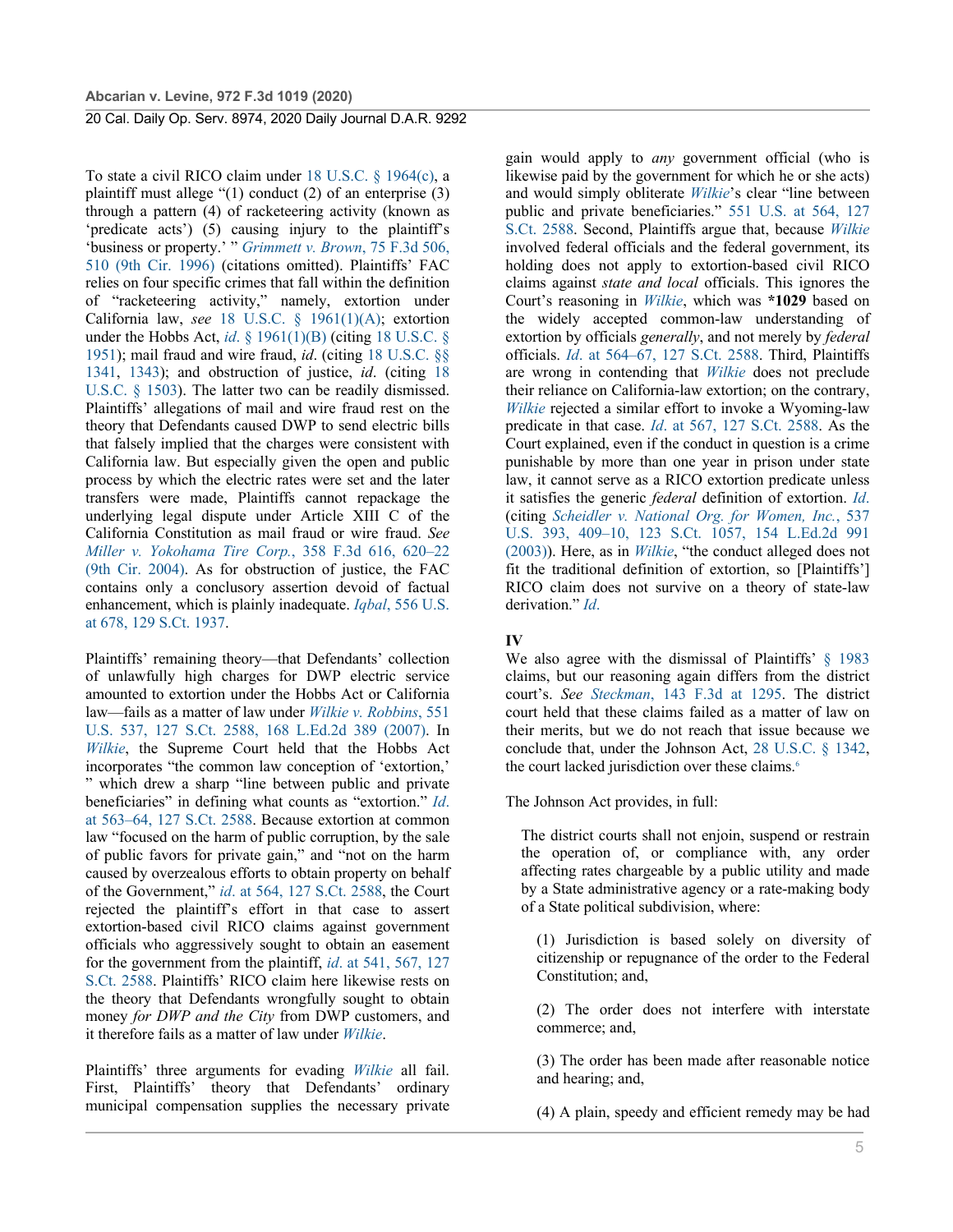#### in the courts of such State.

28 U.S.C. § 1342. Even if Plaintiffs are correct that the three rate-setting ordinances at issue here violate the California Constitution, those ordinances on their face are still "order[s] affecting rates chargeable by a public utility" and they were "made by ... a rate-making body of a State political subdivision." *Id*. <sup>7</sup> And although the text of the Johnson Act mentions only injunctive relief, we have broadly construed the statute as "preclud[ing] **\*1030** federal court jurisdiction over all suits affecting state-approved utility rates, including actions seeking declaratory relief and compensatory damages." *Brooks v. Sulphur Springs Valley Elec. Coop.*, 951 F.2d 1050, 1054 (9th Cir. 1991); *see also Miller v. N.Y. State Pub. Serv. Comm'n*, 807 F.2d 28, 33 (2d Cir. 1986); *Tennyson v. Gas Serv. Co.*, 506 F.2d 1135, 1139 (10th Cir. 1974). Accordingly, the Johnson Act deprived the district court of subject matter jurisdiction if each of these four conditions is satisfied here. We hold that they are with respect to Plaintiffs' remaining § 1983 claims.

#### **A**

In light of the dismissal of all of Plaintiffs' federal statutory claims, *see supra* sections II and III, we conclude that jurisdiction here "is based solely on ... repugnance of the order[s] to the Federal Constitution." 28 U.S.C. § 1342(1).

As an initial matter, there is no question that Plaintiffs' § 1983 claims rest solely on the assertion that Defendants have deprived Plaintiffs of property without due process of law in violation of the Fourteenth Amendment. *See US West*, 146 F.3d at 723 & n.4 (holding that a § 1983 action resting solely on constitutional violations satisfies § 1342(1)). Although Plaintiffs' § 1983 claims are thus "based solely on ... repugnance of the order[s] to the Federal Constitution," 28 U.S.C. § 1342(1), the district court nonetheless held that the Johnson Act did not apply because, in light of the two other federal statutory claims asserted in the FAC, jurisdiction over the *action* did not rest "solely" on repugnance to the federal Constitution. In so concluding, the district court erred.

In barring federal courts from exercising "[j]urisdiction" *to interfere with state rate orders* in specified circumstances, the text of the Johnson Act necessarily focuses on the jurisdictional basis on which the court is asked to *grant* such relief. The happenstance that there may or may not be other claims in the *case* is irrelevant—especially given the fact that, in light of the generous rules governing joinder of claims, the additional claims asserted in the action may have nothing to do with state rate orders at all. *See* Fed. R. Civ. P. 18; *id*. advisory committee's note to 1937 adoption (noting that Rule 18

was "patterned upon [former] Equity Rule 26"). Indeed, the Johnson Act would be a nullity if it could be evaded through the simple artifice of adding *some* other federal claim to the complaint.

But even if the inquiry under the Johnson Act focuses on the bases for asserting jurisdiction to grant relief concerning the rate orders and not on the complaint as a whole, the fact remains that, alongside their constitutionally-based § 1983 claims, Plaintiffs here *did* assert federal *statutory* claims as a basis for challenging the rates collected by DWP—namely, their Hobbs Act and RICO claims. Although these latter claims fail on their merits, jurisdiction over them is not barred by the Johnson Act, which "does not apply to claims based upon a congressional statute or federal administrative rulings, even though these commands are ultimately backed up by the Supremacy Clause (and are therefore arguably 'constitutional' claims)." *Public Serv. Co. of N.H. v. Patch*, 167 F.3d 15, 25 (1st Cir. 1998); *see also International Bhd. of Elec. Workers v. Public Serv. Comm'n* (*IBEW*), 614 F.2d 206, 209–11 (9th Cir. 1980) (same). Had those federal statutory claims survived, we would then have to confront the question whether the Johnson Act should be applied on a claim-by-claim basis, such that Plaintiffs' challenge to the rates could proceed with respect to those statutory claims but not with respect to the constitutional claims asserted under § 1983. *Cf*. *Patch*, 167 F.3d at 25 (declining to decide whether "the statute permits relief based on constitutional claims, even **\*1031** though other claims may support jurisdiction"). As explained above, however, those statutory claims have *not* survived. As the case is now configured, the *sole* remaining federal basis for challenging the rate orders is the asserted "repugnance of the order[s] to the Federal Constitution." 28 U.S.C. § 1342(1). Were the district court *now* to exercise jurisdiction to enjoin or otherwise interfere with the rate orders, it would be doing precisely what the Johnson Act forbids it to do. *See IBEW*, 614 F.2d at 211 (stating that the purpose of the Johnson Act was to stop federal courts from interfering in state rate challenges, " 'usually on substantive due process grounds' " (quoting *Swift & Co. v. Wickham*, 382 U.S. 111, 127, 86 S.Ct. 258, 15 L.Ed.2d 194 (1965))).

Accordingly, we agree with the Second Circuit that, at least where all other federal statutory claims have been dismissed, the Johnson Act does not permit a plaintiff to pursue a constitutionally based § 1983 claim challenging state or local rate orders. *See Evans v. N.Y. State Pub. Serv. Comm'n*, 287 F.3d 43, 46–47 (2d Cir. 2002); <sup>8</sup> *cf*. *Hill v. Kansas Gas Serv. Co.*, 323 F.3d 858, 868–69 (10th Cir. 2003) (dismissing remaining § 1983 claim on Johnson Act grounds after dismissing all other federal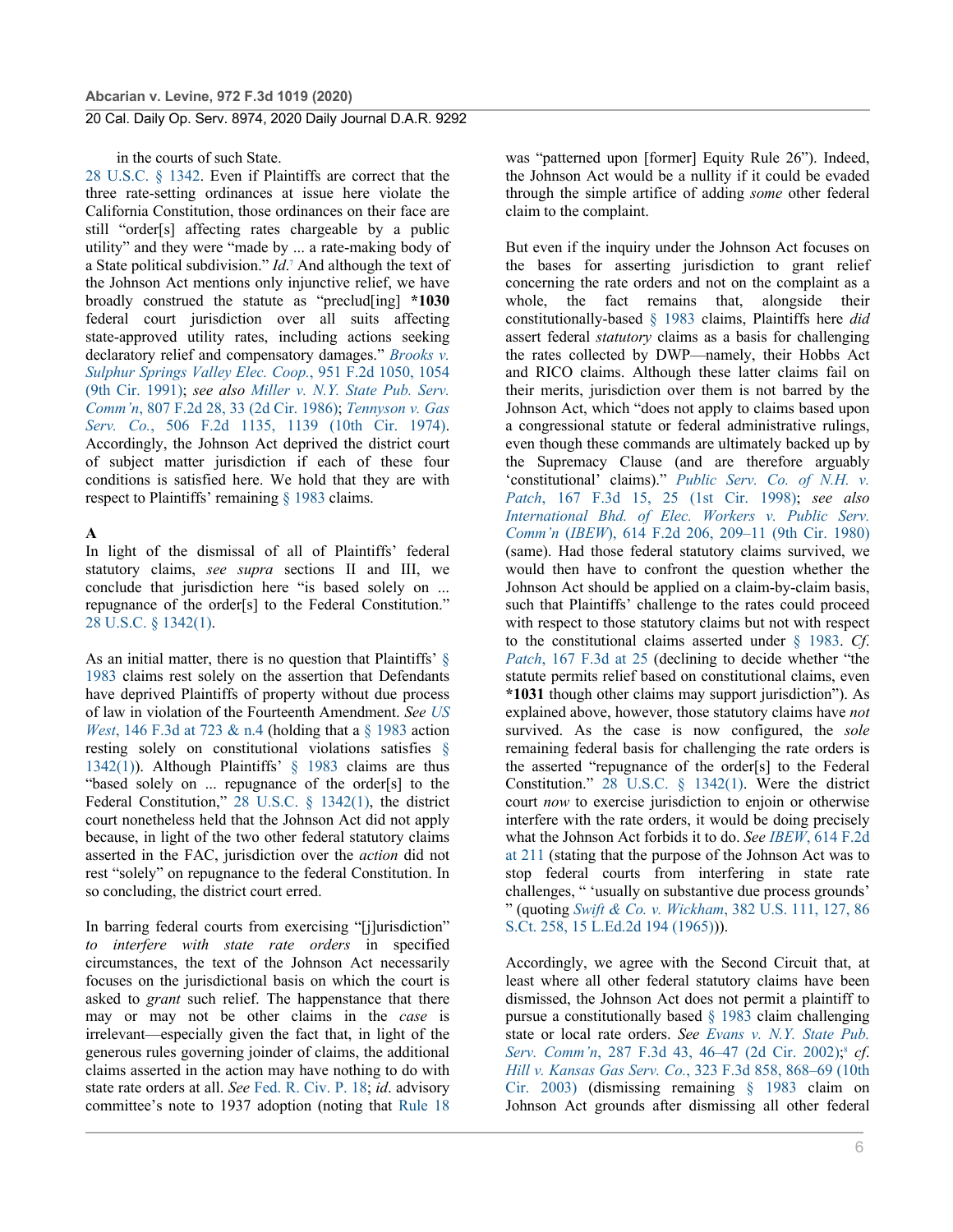claims as "wholly insubstantial and frivolous" (citation and internal quotation marks omitted)).

We disagree with the district court's suggestion that this approach to the Johnson Act would contravene our observation that "[w]e have construed the term 'solely' in § 1342(1) narrowly." *Hawaiian Tel. Co. v. Public Utils. Comm'n*, 827 F.2d 1264, 1273 (9th Cir. 1987) (citing *IBEW*, 614 F.2d at 210–11). In *Hawaiian Telephone* and *IBEW*, the defendants sought to bar a federal *statutory* challenge to state rates in federal court on the theory that, because the statute's preemptive effect ultimately rested on the Supremacy Clause, the claim was actually a *constitutional* one for purposes of § 1342(1). *Hawaiian Tel.*, 827 F.2d at 1273; *IBEW*, 614 F.2d at 210–11. We concluded that any such implicit constitutional underpinning did not detract from the fundamentally statutory nature of the challenge and therefore that the challenge was not based "solely" on repugnance to the federal Constitution. *See IBEW*, 614 F.2d at 210–11; *see also Hawaiian Tel.*, 827 F.2d at 1273. Because these decisions addressed only the proper jurisdictional characterization of a federal *statutory* claim, they had no occasion to address the question whether an indisputably *constitutional* claim may go forward even when it is the "sole" claim remaining in the case. Even under a narrow construction of "solely," the solitary federal claim remaining in this case is "based solely on ... repugnance of the order[s] to the Federal Constitution." 28 U.S.C. § 1342(1). *See US West*, 146 F.3d at 723 & n.4.

#### **B**

The remaining three enumerated requirements under the Johnson Act are all likewise satisfied here.

Although the DWP's rates for electrical service to its customers may have an *effect* on interstate commerce, we have held that "it is not enough that an intrastate rate-making policy merely 'affect[s]' interstate commerce." *US West*, 146 F.3d at 724. **\*1032** Rather, the Johnson Act bars jurisdiction unless the challenged orders "*interfere* with interstate commerce." 28 U.S.C. § 1342(2) (emphasis added). Defendants presented evidence confirming that the rates here are all for *intrastate* service, and as a general matter, such state or local "orders setting intrastate [utility] rates do not interfere with interstate commerce." *US West*, 146 F.3d at 724. In *US West*, we placed the burden on the plaintiffs to rebut this general presumption that intrastate rate orders do not interfere with interstate commerce, and we found that the plaintiffs there failed to carry that burden. *Id*. Plaintiffs here relied

### Footnotes

below on evidence showing that DWP obtains electricity from out of state and that higher electric rates lead to "out-of-state tourists" being "charged higher prices by the businesses they patronize," but these considerations merely establish an *effect* on interstate commerce, not interference. Consequently, the Johnson Act's requirement that the orders must not interfere with interstate commerce is satisfied here.

The official records of the City Council confirm that the three rate-setting ordinances at issue were indisputably "made after reasonable notice and hearing." 28 U.S.C. § 1342(3); *see supra* section I(A). Plaintiffs below made no effort to show otherwise.

Finally, we conclude that a "plain, speedy and efficient remedy may be had in the courts" of California. 28 U.S.C. § 1342(4). In *US West*, we described this element as follows:

Succinctly put, the state remedy is "plain" as long as the remedy is not uncertain or unclear from the outset; "speedy" if it does not entail a significantly greater delay than a corresponding federal procedure; and "efficient" if the pursuit of it does not generate ineffectual activity or unnecessary expenditures of time or energy.

146 F.3d at 724–25. Given that other DWP customers have challenged the same ordinances under Article XIII C in state court through the *Eck* litigation, *see supra* section I(B), the California courts clearly provide for a plain, speedy, and efficient remedy under these standards. *US West*, 146 F.3d at 725.

Because all of the elements of the Johnson Act are satisfied here, the district court lacked jurisdiction over Plaintiffs' § 1983 claims.

#### **V**

Plaintiffs have provided no basis for concluding that any of these deficiencies could be cured by an amendment of the complaint, and based upon our own thorough review of the record, we agree that amendment would be futile. The district court therefore did not err in denying leave to amend and in dismissing Plaintiffs' federal claims with prejudice. *See Thinket Ink Info. Res., Inc. v. Sun Microsystems, Inc.*, 368 F.3d 1053, 1061 (9th Cir. 2004).

The judgment of the district court is **AFFIRMED.**